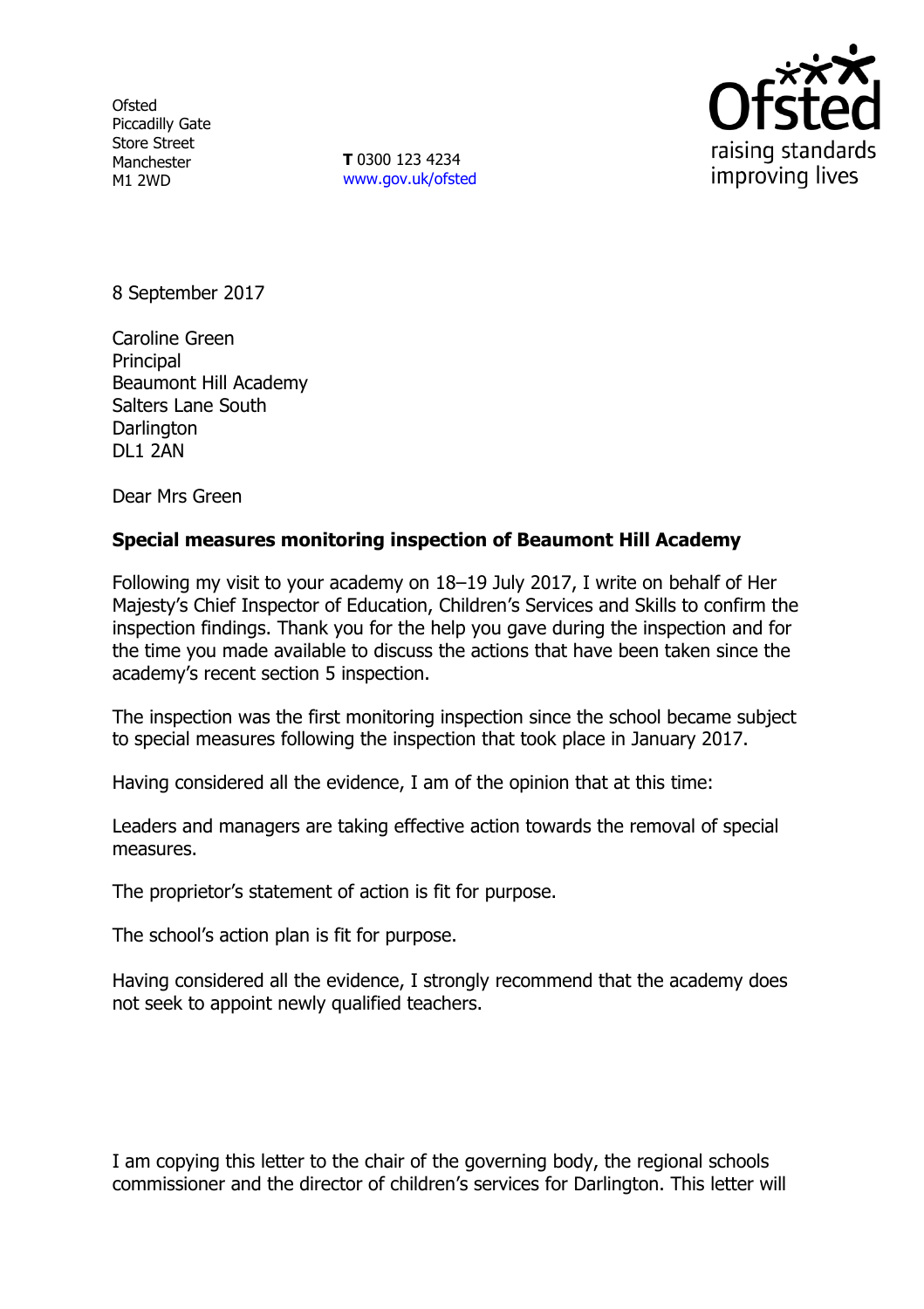

be published on the Ofsted website.

Yours sincerely

Margaret Farrow **Her Majesty's Inspector**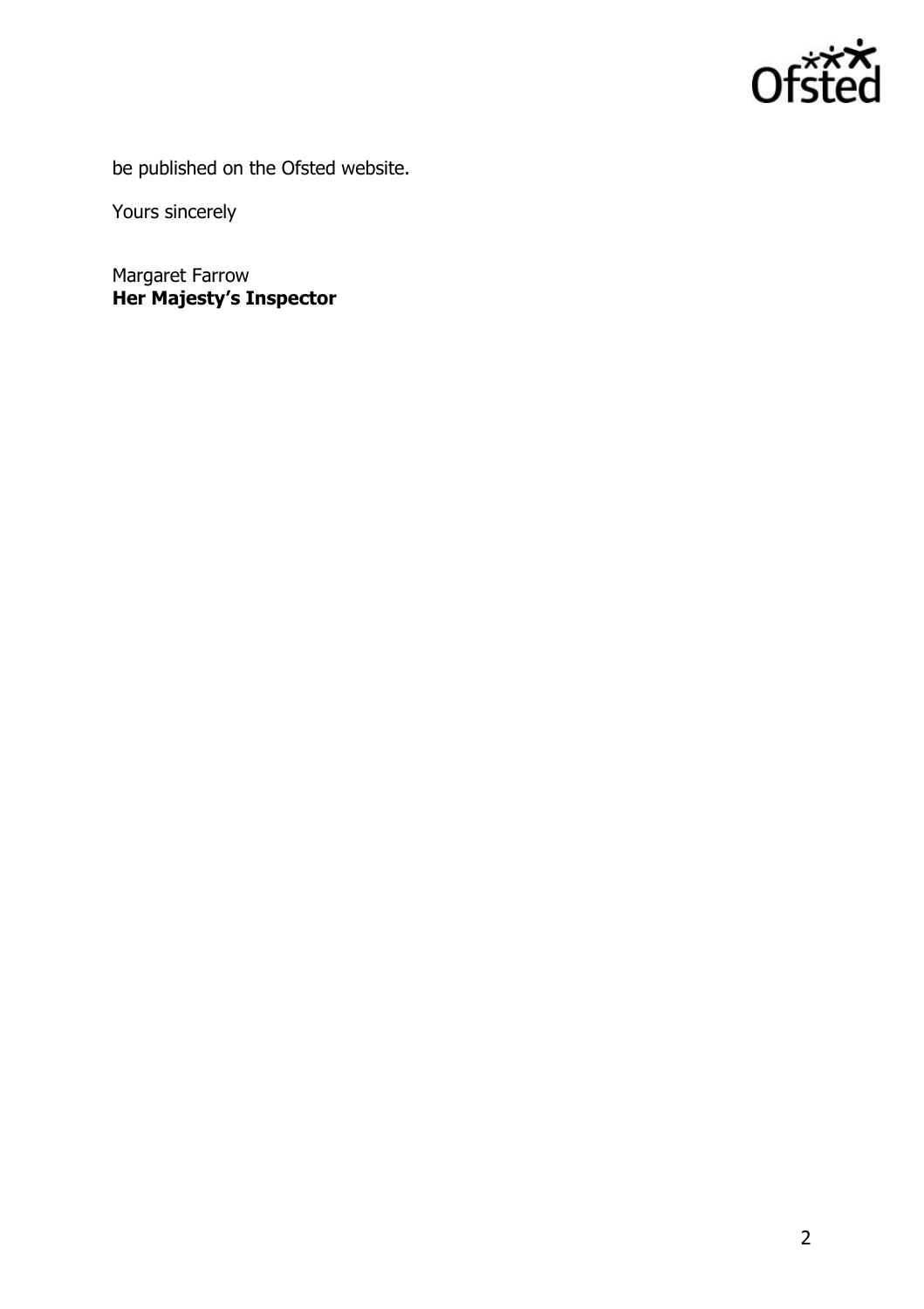

#### **Annex**

## **The areas for improvement identified during the inspection that took place in January 2017**

- As a matter of urgency, improve the effectiveness of the school's safeguarding arrangements by making sure that:
	- all checks on the suitability of staff are in place and the school's central record of checks is complete and meets Department for Education requirements
	- pupils' behaviour, including the use of physical restraint, is managed safely and effectively.
- Improve the effectiveness of leadership and governance by making sure that:
	- leaders and governors have an accurate and comprehensive understanding of all aspects of the school's work, especially the arrangements for safeguarding pupils and the management of pupils' behaviour
	- leaders and governors closely monitor the impact of additional funding on the attendance and achievement of disadvantaged pupils and use this information to secure and sustain improvement in the outcomes they achieve.
- Improve the quality of teaching and accelerate the progress pupils make, especially disadvantaged pupils and those with social, emotional and mental health needs, by ensuring that:
	- teachers use assessment information to plan learning activities which are closely matched to pupils' interests and levels of ability
	- teachers check whether pupils are working productively on tasks which secure, develop and deepen their knowledge and skills and, if not, provide additional help or more challenging work
	- teaching assistants provide the consistent high-quality help and support pupils need to make fast progress in their learning.

An external review of governance should be undertaken in order to assess how this aspect of leadership and management may be improved.

An external review of the school's use of pupil premium funding should be undertaken in order to assess how this aspect of leadership and management may be improved.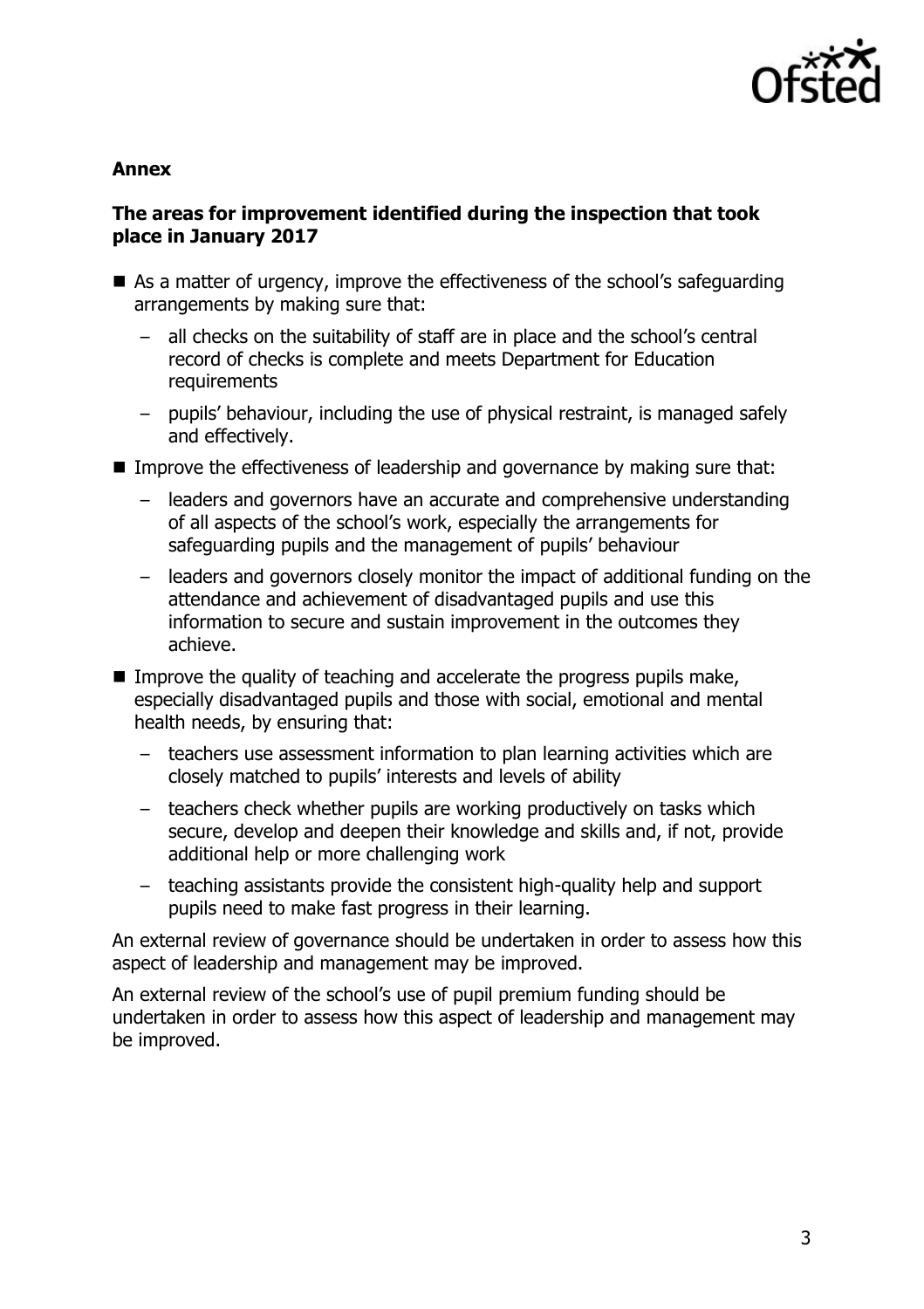

## **Report on the first monitoring inspection on 18 July 2017 to 19 July 2017**

## **Evidence**

The inspector observed the school's work, scrutinised documents and met with the principal, deputy headteacher, directors, teachers and four representatives of the local governing body. She talked to pupils informally in lessons and at breaktime. The inspector also spoke formally to a group of pupils and a group of parents on day 2 of the inspection. A discussion was held with an education development adviser from Durham County Council who has been commissioned to work with the school following the inspection in January 2017.

# **Context**

There have been a number of changes to the school since the previous inspection. The leader of the Stephenson Centre stepped down in February 2017 and a new leader has been appointed for September 2017. In the meantime, an interim leader with experience in working with pupils who have social, emotional and mental health difficulties has been secured. One teacher has left the school and three others will do so in July 2017. A new teacher has been appointed for the post-16 provision and an additional teacher has been appointed to work with pupils who have profound and multiple learning difficulties. Following the inspection, the trust stood down the education standards committee and established an academy monitoring group, the equivalent of a local governing body. This group oversees the action plan priorities to address the main weaknesses identified in the school inspection report. In the spring term, three governors resigned and new governors were appointed.

## **The effectiveness of leadership and management**

Following their disappointment in the outcome of the inspection, leaders, directors, governors and staff reflected on its findings and were galvanised into action. They quickly developed and then implemented suitable plans to address the weaknesses identified and to move the school back to good as soon as possible. Significant and urgent action was taken to improve the effectiveness of safeguarding. The school's single central record that records the suitability of staff to work with children has been overhauled. It is now comprehensive, contains all of the information that it should, and therefore meets fully the requirements of the Department for Education. External auditors have worked with leaders to ensure that recruitment procedures are robust. An external human resources team 'spot-checks' recruitment files regularly to ensure that they meet the required standards. One specialist consultant for safeguarding evaluated the school's procedures and left oral feedback. Another reviewed the school's approach to the physical restraint of pupils.

Procedures for dealing with pupils whose behaviour is challenging and who may require any kind of physical restraint have also been completely revised. This has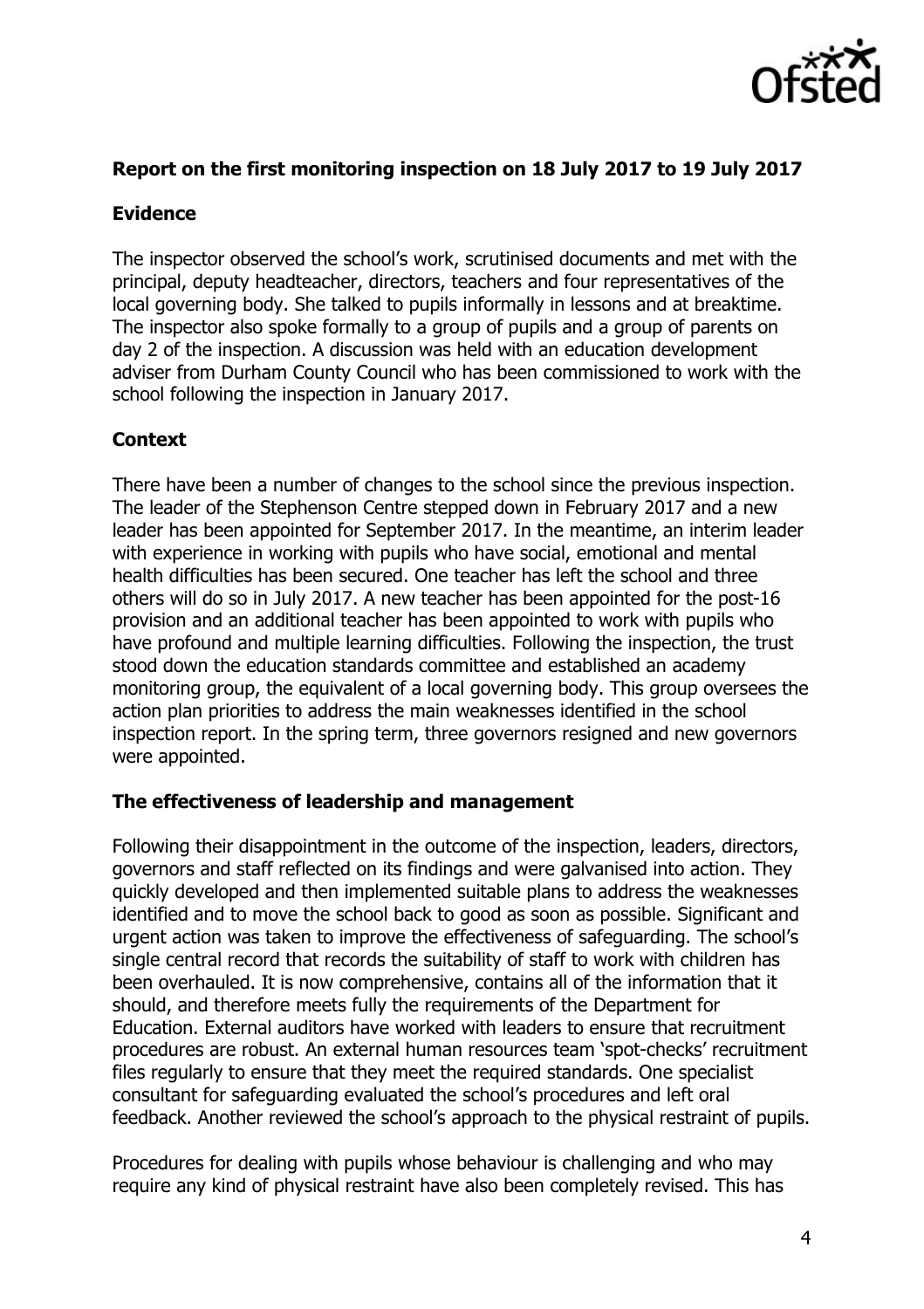

included further training for staff on the techniques to de-escalate potential trigger points that could result in extremes of behaviour in class. Improvements in the curriculum are ongoing, not only to ensure that it meets fully pupils' individual needs and specific interests but also, importantly, to entice more pupils into learning. There has been a resolute and successful focus on developing a calm and respectful atmosphere across school. This has been a particular focus in the Stephenson Centre for pupils who require support for their social, emotional and mental health difficulties. Pupils in the centre report how much calmer the centre is and how this is helping them to improve their learning.

In recent months, there has been a step-change in the governance arrangements for safeguarding pupils. Governors have raised their game. They expect to be given detailed information about this aspect of the school's work and they understand the need to scrutinise, and not just endorse, the information that they receive. Leaders and governors have worked closely with the local authority's safeguarding leader for education. The local authority officer has supported school leaders in carrying out a full Local Safeguarding Children Board safeguarding audit. An action plan has been devised and implemented appropriately to ensure that procedures are the best they can be. A new safeguarding governor, who has local authority expertise in safeguarding children, has also been appointed. He is working closely with the principal and the school's designated safeguarding leader to ensure robustness in the school's work to keep pupils safe. Governors have demanded weekly reports on the use of physical restraints. Outcomes of their reviews are robust and challenging to leaders, including identifying if anything is not recorded as it should be.

Leaders and governors have ensured that the improvement plan includes the actions that need to be taken to address all of the weaknesses identified at the time of the previous inspection. It also includes actions that leaders themselves have identified that require further work to ensure that the school is good by the next section 5 inspection. Timescales are clear and actions identified are monitored meticulously and regularly by leaders and governors. Checks currently report too much on whether actions have been carried out, rather than the difference the actions have made. As yet, there are few measurable targets against which success can be measured. This is in part due to leaders not using the improved range of data available to identify the difference the school is making. Leaders are aware of this and are currently revising the plan to ensure that it has clear and measurable targets and that the evaluation process is robust.

A review of governance was carried out shortly after the inspection. It resulted in the resignation of some governors. New governors have been recruited with specific skills to enhance the effectiveness of the governing body. The previous education standards committee and the scheme of delegation have been stepped down in the interim and a new academy monitoring group was set up. Governors visit the school regularly and now have a good understanding of the school's strengths and weaknesses. They receive a significantly wider range of data and information against which they can challenge leaders' work to improve school outcomes.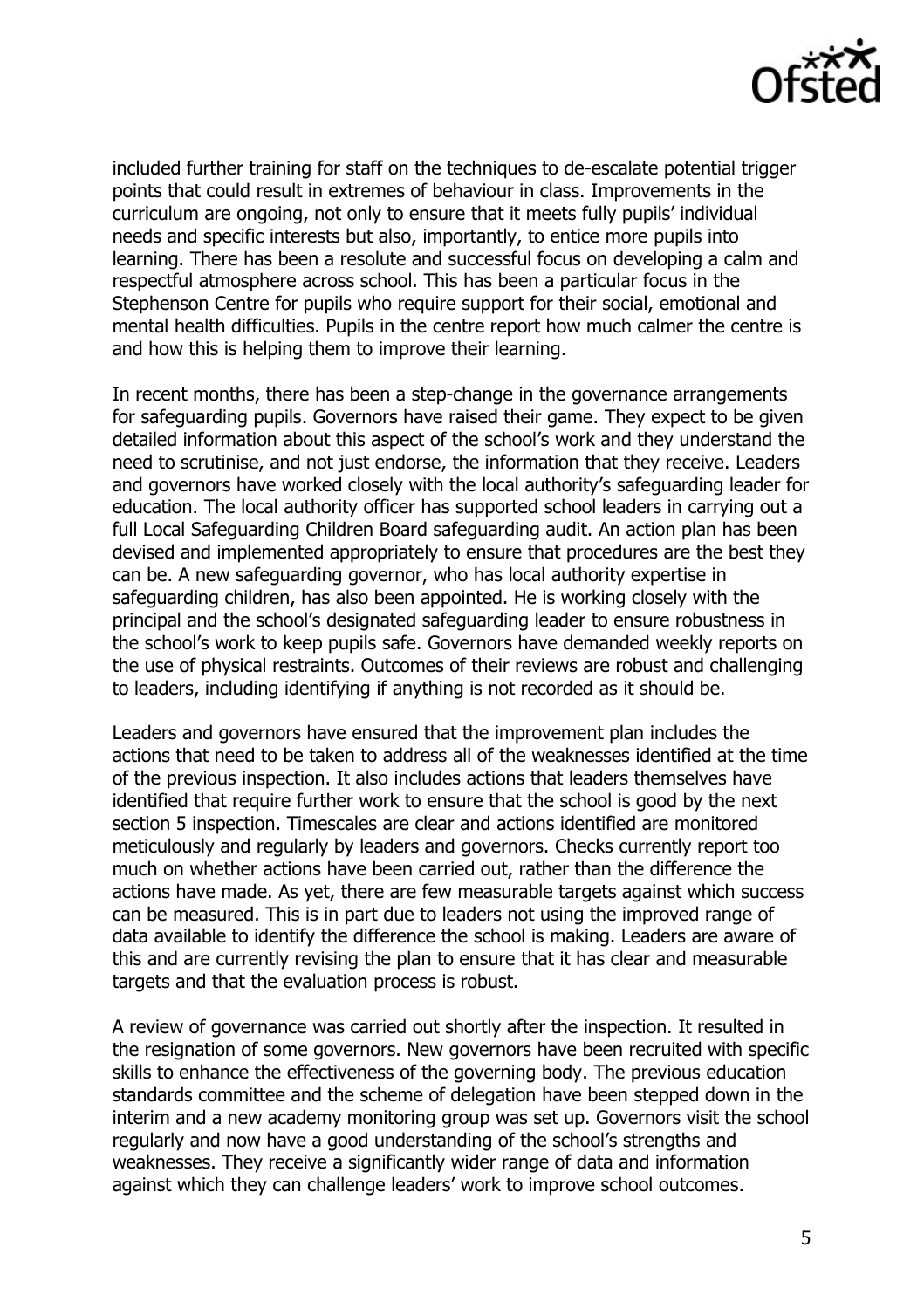

Minutes of meetings identify the increasing challenge brought to bear and the direct and analytical questioning that requires honest and robust responses from leaders.

The rapid external review of the use of the pupil premium funding has resulted in a comprehensive strategy, action plan and the evaluation of disadvantaged pupils' progress over time. Improvements in the information governors receive at their monthly meetings means that they now keep a close eye on the progress of disadvantaged pupils.

Communication with parents has been a priority for leaders. A parent focus group was quickly set up to understand parents' concerns following the inspection and to improve communication with them. Every parent that had a concern was invited to a meeting. This approach allayed parents' fears about the safety of their children.

The parent focus group met with the inspector. Parents were very positive about the changes and improvements in the education provided, leadership and in the open and regular communications that now take place between home and school. They spoke highly of the timely way that leaders informed them of the outcomes of the inspection. They appreciate the regular information they now receive about what the school has done to improve weaknesses and what is left to do. Parents are very impressed with the mobile telephone 'communication app' that leaders have developed. This enables them to see their child's learning and achievements 'live' and confidentially. Parents would welcome more regular formal reports about their child's learning and progress. Plans are already afoot to address this and from autumn term 2017, parents will receive termly reports.

## **Quality of teaching, learning and assessment**

Actions taken by leaders, including specific training and development activities for all staff and teaching assistants, are contributing to the improvement in the quality of teaching across the school. Specific short-term support plans have been created for individual staff members whose teaching skills require further improvement. Although its quality still remains variable, more teaching is successfully engaging pupils in their learning and ensuring that they make good progress from their starting points. Higher teachers' expectations and improvements in planning and use of assessment information are also contributing to the improvements seen in teaching and learning.

The teaching of communication skills is integral to the school's work. Signs, symbols or written words are used at the right level for each pupil to ensure that they can understand the routines of the day, communicate their ideas and feelings, and access activities. High-quality relationships between staff and pupils are the norm in classes in all years and in the social times and breaktimes that occur.

The majority of teachers now use the regular assessment information they have about pupils' knowledge and skills to plan learning activities that are matched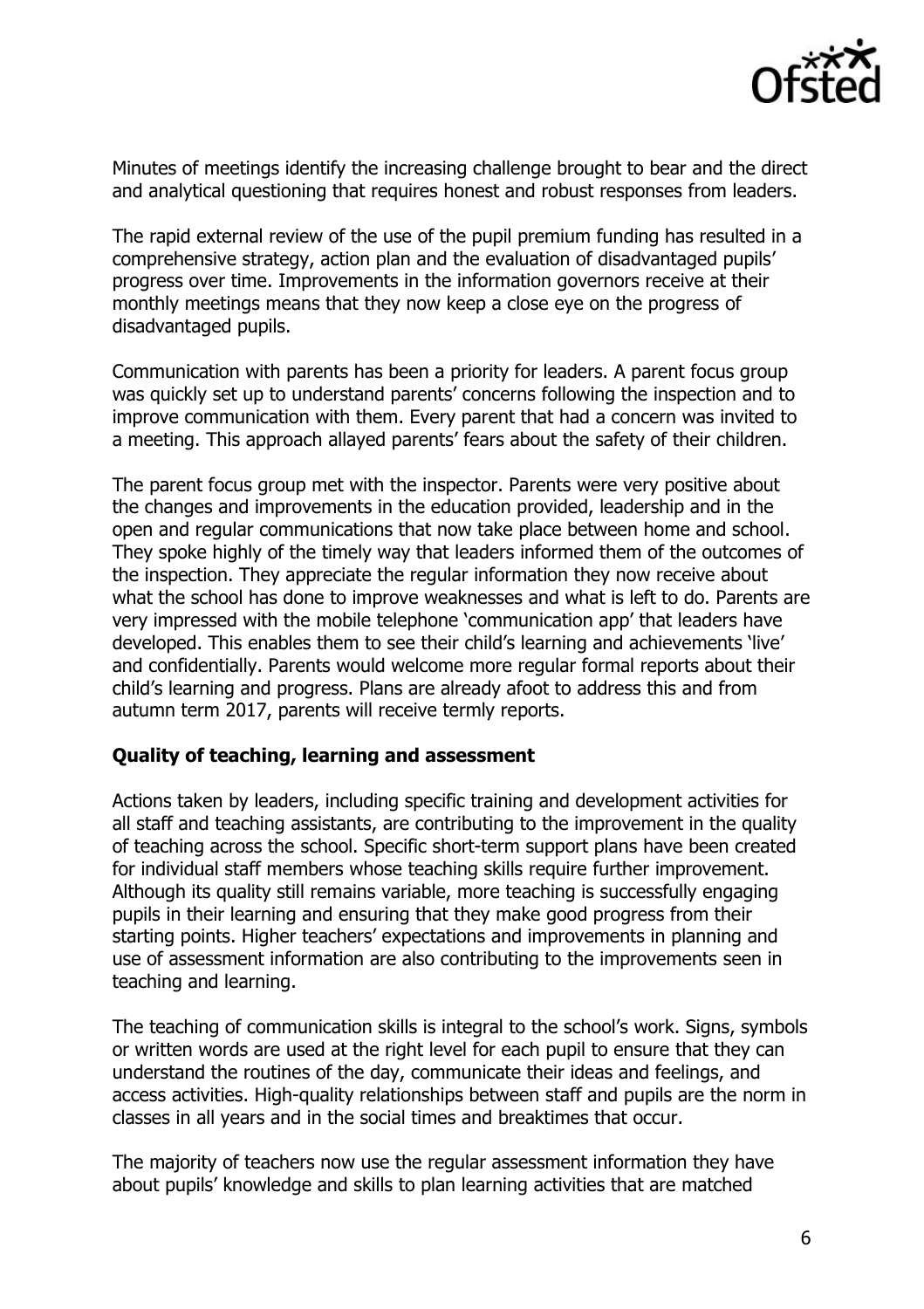

closely to pupils' interests and capabilities. This is especially the case where learning is brisk and where academic progress targets are clear and prominent. However, some teachers do not use assessment information to inform their planning for different pupils or to provide work that is sufficiently challenging. Consequently, there are still occasions where the work is not demanding enough and pupils complete their work very quickly. Sometimes, there is too much focus on pupils' social, emotional and communication development and not on the steps staff have identified pupils need to take to achieve their challenging academic targets. While pupils who are able to write are given many opportunities to do so, teachers do not routinely check whether presentation is as good as it should be.

The headteacher and other leaders have a good understanding of the quality of teaching because they monitor it regularly, both formally and informally. They also evaluate pupils' work and check whether teachers' assessments of their work are accurate. Areas that need improvement are identified and staff are required to address them before the next review of learning. While reviews and scrutinies are comprehensive, they currently focus too much on what is happening in the class and not enough on the difference teaching is making to pupils' learning and progress. The systems to monitor pupils' learning and progress have been reviewed and tighter systems will be in place in the autumn term.

#### **Personal development, behaviour and welfare**

Behaviour in lessons is well managed and pupils' attitudes to learning are positive. Pupils suitably apply themselves to their learning and are well supported by staff in times of need. Pupils report that the school has improved since inspectors were last in school. This is particularly the case in the Stephenson Centre where pupils report that the use of physical restraints has reduced significantly and the place is much calmer. They say this helps them learn more successfully.

The school no longer uses the most complex physical restraints and staff use only the lower-level support mechanisms. Much more rigorous recording of any restraint incident takes place, involving staff, pupils and witnesses. 'Repair and recover' discussions take place and support is provided following any serious behaviour incident and all actions, including follow-up actions, are recorded in a bound book and in the school's new electronic system. This enables governors to have regular oversight of physical restraint incidents and they track their reduction over time. Governors check weekly the content of the bound book that records incidents of physical restraint and the records in the electronic system.

Improvements to the way the school responds to pupils' complex behavioural needs have resulted in a significant fall in the number of pupils who need to be physically restrained for their own safety and that of others. In the summer term, there had only been two instances of physical restraint being used. Challenging behaviour is managed more effectively. Incidents of poor behaviour have reduced significantly over time because of improvements in de-escalation techniques, the changing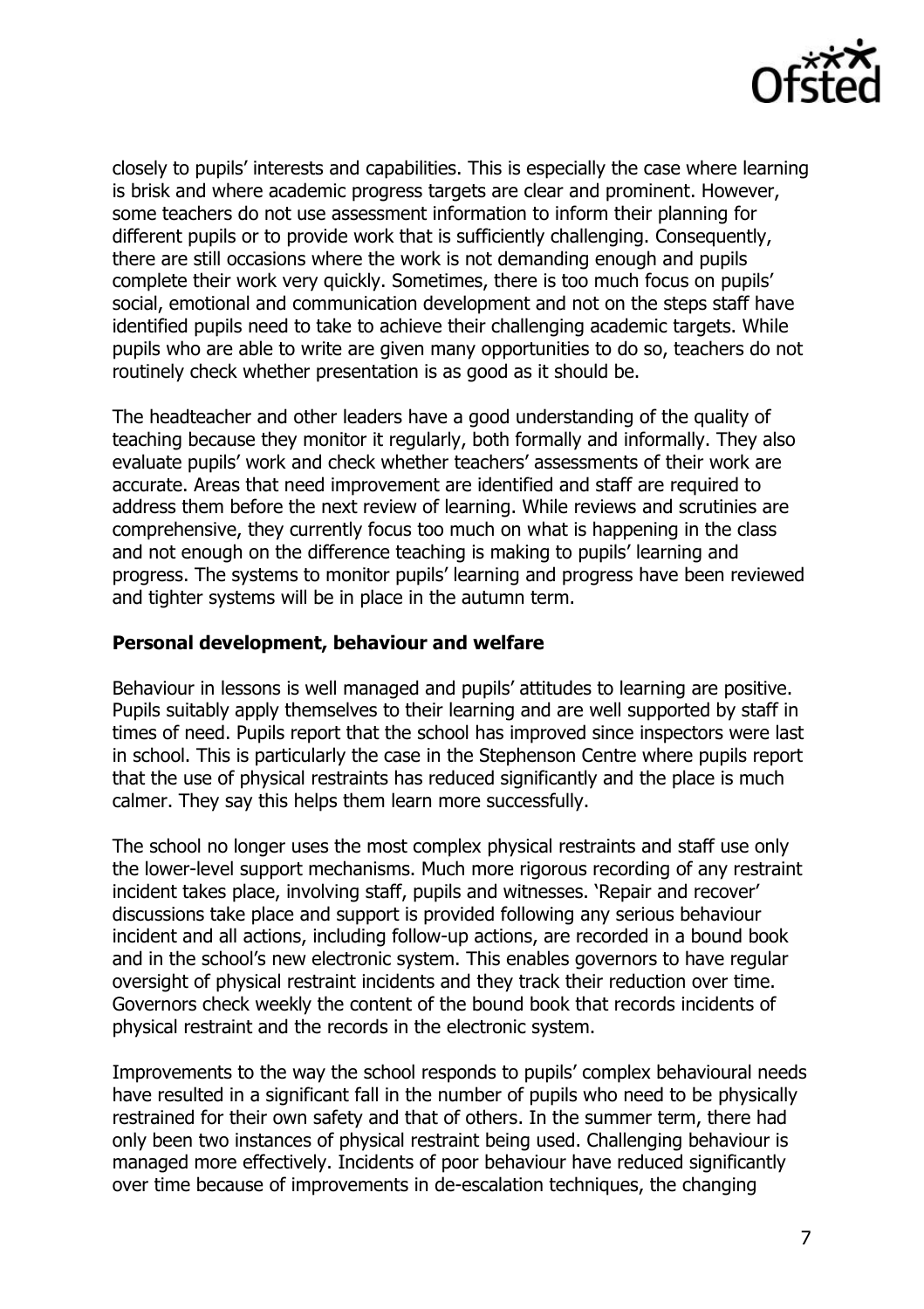

atmosphere in school and the higher expectations teachers have of their pupils' behaviour. This work is resulting in a calmer and more purposeful learning atmosphere in class. The use of temporary exclusion to address poor behaviour has fallen significantly since the last inspection, by over half, and the proportion is currently low.

Staff know their pupils well and are adept at anticipating any changes in mood, so they can quickly and quietly defuse a potential outburst and enable pupils to settle back into their learning quickly. Pupils' 'all about me' plans and their individual behaviour support plans have been amalgamated. This has been to harmonise the approach in identifying, and then meeting, pupils' individual communication, behavioural, social and emotional needs more consistently.

The use of pupil premium funding is thoroughly reviewed by governors to check its impact on disadvantaged pupils' learning, progress and attendance. Governors and leaders know that the attendance of disadvantaged pupils is still too low and actions continue to be taken to bring about the necessary improvement.

## **Outcomes for pupils**

Improved assessment systems are helping leaders to monitor more closely the progress of pupils, from their starting points, across the curriculum more effectively. They are aware that while pupils are making progress towards their targets and learning objectives, more pupils need to make good progress from their different starting points. Observations of learning and pupils' work show that pupils usually make at least steady progress towards their learning goals. Leaders know that achievement across the curriculum is not consistently strong yet, particularly at key stage 3. Nevertheless, because teachers have become more adept at using assessment information they now generally set activities that meet pupils' specific needs and challenge them to improve. Higher expectations of pupils in the Stephenson Centre and improvements in the management of behaviour are leading to more pupils being able to take a range of accredited courses, including level 2 qualifications such as GCSEs.

## **External support**

Leaders secured support quickly from a range of agencies to help address weaknesses identified at the time of the last inspection and to move the school forward. The external reviews of governance and the use of pupil premium funding have supported the development of more effective governance and much more rigorous procedures in monitoring the use and effectiveness of pupil premium funding. Commissioned human resource services have ensured more robust safer recruitment procedures. Support from the local authority safeguarding officer for schools has supported leaders in ensuring that all aspects of safeguarding are secure and in developing plans to make them the best they can be.